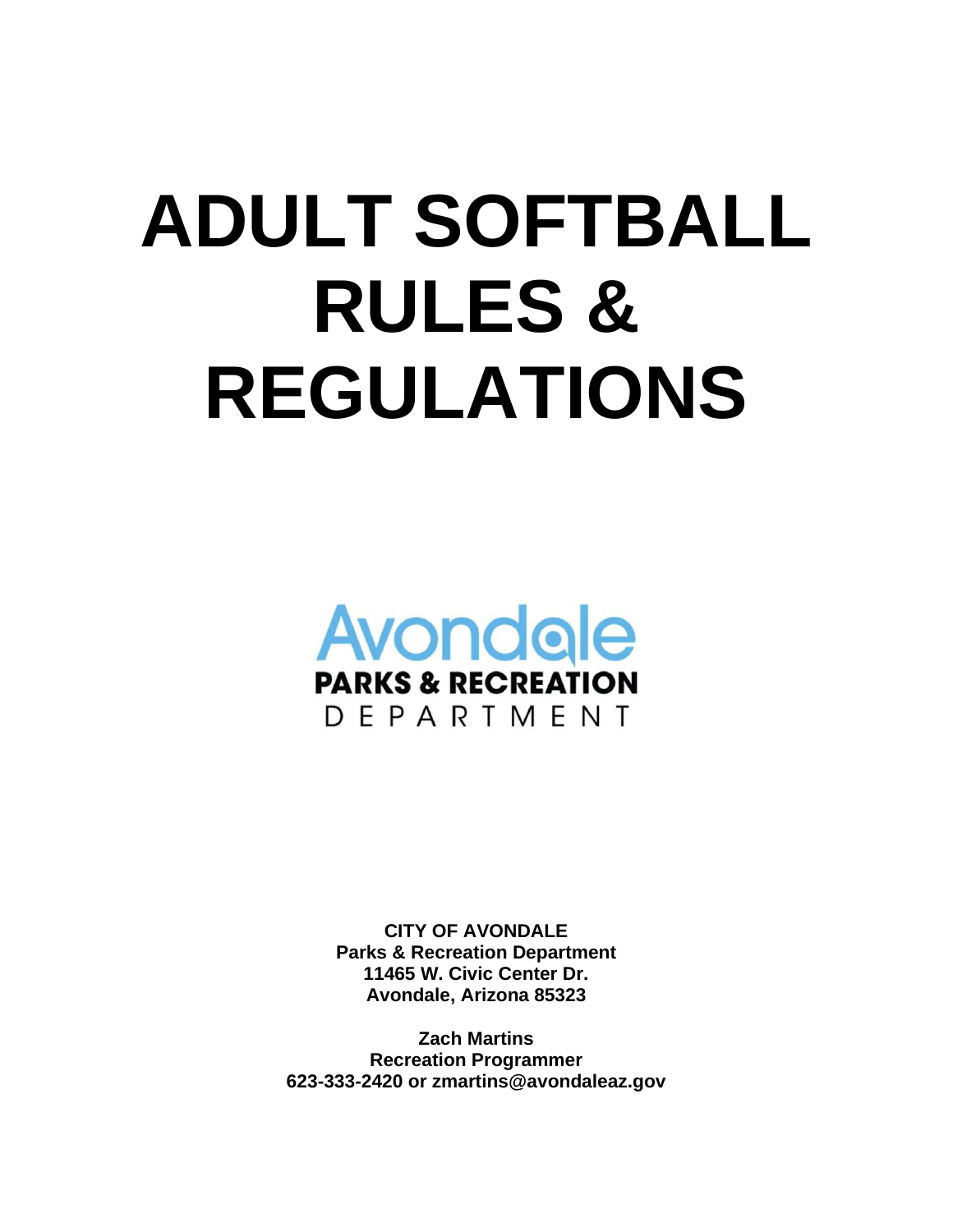## **Welcome!**

We want to take this opportunity to welcome all coaches, participants and fans to the City of Avondale's Adult Softball Program. This recreational sports program is based on FUN and exercise for all individuals involved. We hope you enjoy your recreational softball experience in our program and we look forward to cooperating and communicating with you throughout the season. The City of Avondale strives to provide a safe, healthy and enjoyable experience for all the participants. Our staff would like to wish you the best of luck for the upcoming season.

The current USA softball rules apply to all league situations not covered in this handbook. The City of Avondale reserves the right to add, delete, modify or change any rules or regulations during the season for the greater good of the league.

All questions or concerns should be directed to Zach Martins, Recreation Programmer, at (623) 333-2420, [zmartins@avondaleaz.gov.](mailto:zmartins@avondaleaz.gov)

## **Registration**

Registration is on a first come, first serve basis. LEAGUE FEES AND ROSTERS WITH SIGNATURES ARE DUE BY THE FIRST GAME. NO EXCEPTIONS.

Online:<https://avondale.recdesk.com/Community/Home> In Person: Avondale Parks & Recreation Office, 11465 W Civic Center Drive. Phone: 623-333-2400 Hours of Operation: 7:00 a.m. to 6:00 p.m. Days of Operation: Monday – Thursday Closed Fridays, Saturdays, Sundays and Holidays

## **AVONDALE GENERAL RULES**

All league rules are governed and interpreted by the Recreation Programmer, Field Supervisor and/or game officials, using City of Avondale League Rules and Official USA the current USA Guide and Playing Rules. Teams will play 14 regular season games followed by a single-elimination post season tournament. Tournament seeding will be based on final league standings.

## **ALCOHOL**

- The consumption of alcoholic beverages during league or tournament games is strictly prohibited (unless the team purchased the alcohol permit for tournament).
- No rostered players (regardless of playing status) may drink alcohol during or in between games.
- Violations of this rule will result in player ejection and forfeit of the game.

## **AWARDS**

• League and tournament champions will receive either 15 shirts or a registration discount of \$50 for the following season. If your team wins both the season and tournament, your team can get dri-fit shirts.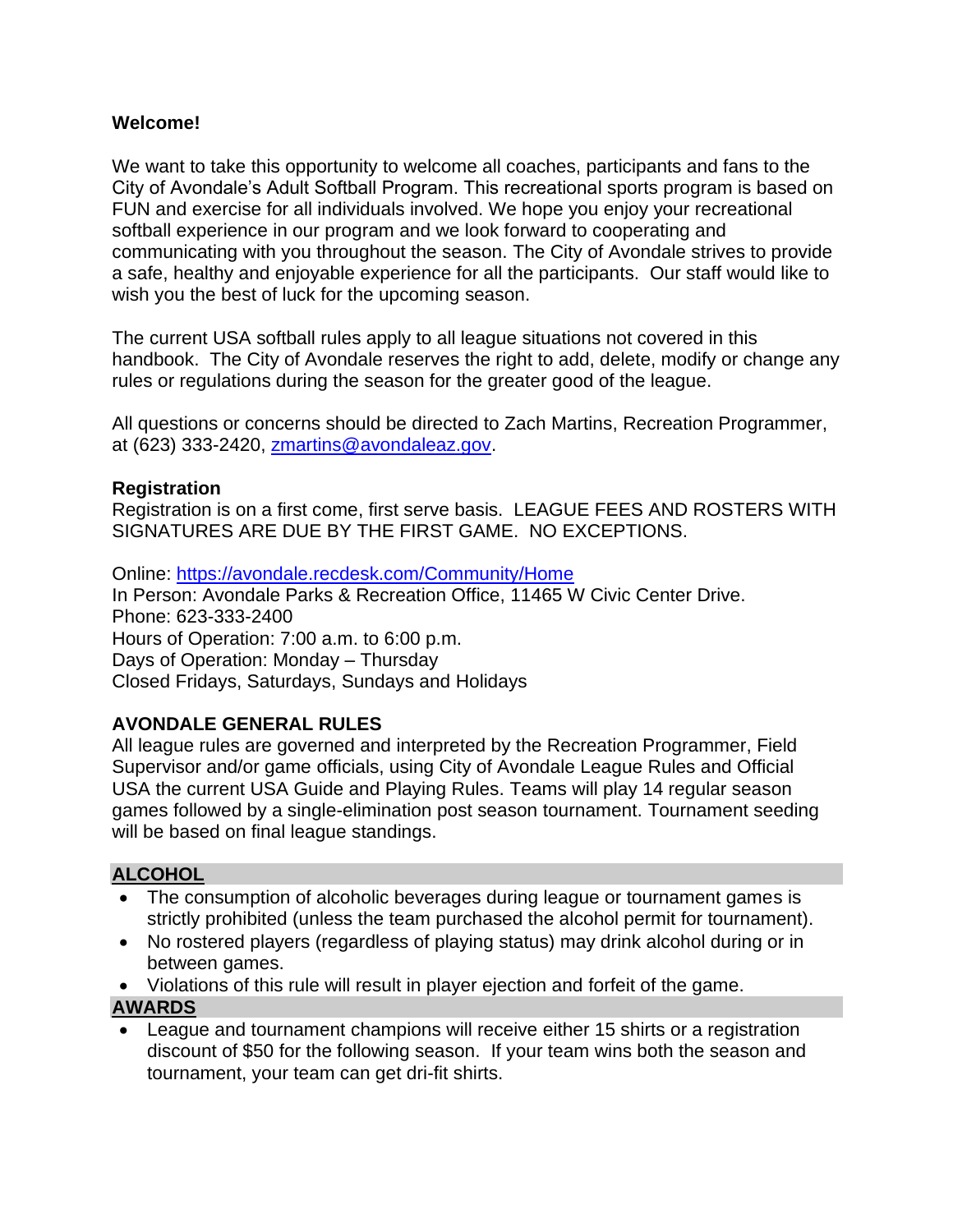## **BATTING**

- **All batters will begin each turn at bat with a one ball and one strike count with the courtesy foul rule in effect.**
- Batting Order/Line-Up (Men's and Women's Division)
	- o Teams must have a minimum of 8 players to start and complete a game.
	- o Line-up must be filled out before you bat.
		- Any player arriving late to the game is added to the bottom of the lineup.
	- o If a player leaves a game due to injury or ejection, his/her spot can be taken by a bench substitute.
		- If a substitute is not available, the vacant position in the line-up will be counted as an out each time that player's spot comes up in the lineup.
	- $\circ$  The Extra Hitter (EH) rule will be in effect. The "EH" rule allows a team up to bat their entire roster and play 10 players on defense.
		- **Extra hitters may be used by any team, provided it is made known** prior to the start of the game.
	- o For coed leagues, alternating order will be male female or female male throughout the entire game.
	- $\circ$  If a player is ejected and a substitute is not available, that position in the lineup is an automatic out each time it appears throughout the game.
- All substitutions must be reported to the umpire to acknowledge a player legally entering the game.
	- o Any of the starting players may withdraw and re-enter once, provided the players occupy the same batting positions.
	- $\circ$  The original player and the substitute cannot be in the line-up at the same time.
- All courtesy runners must be the last out recorded and must be used before the first pitch to the next batter.
	- $\circ$  In the event there are no outs in the first inning, the courtesy runner will be the last person in the batting order.
	- o A rostered non-player may also serve as the courtesy runner.
	- o Teams may use 1 courtesy runner per inning.
- All players for the hitting team must remain in the dugout. Only the batter, the player "on deck" and the base running coaches are allowed on the field.
	- o Children are not allowed in dugouts or on the field of play.

# **COED MODIFICATIONS**

- There cannot be more than 2 players of either gender in the outfield at the start of the pitch.
- The infield consists of a pitcher, catcher,  $1^{st}$  baseman,  $2^{nd}$  baseman,  $3^{rd}$  baseman and shortstop.
	- $\circ$  There can be no more than 3 players of either gender in the infield at the start of the pitch.
- If playing with 9 players:
	- $\circ$  You may play with 5 men/4 women or 5 women/4 men
- If playing with 8 players, it must be 4 men and 4 women.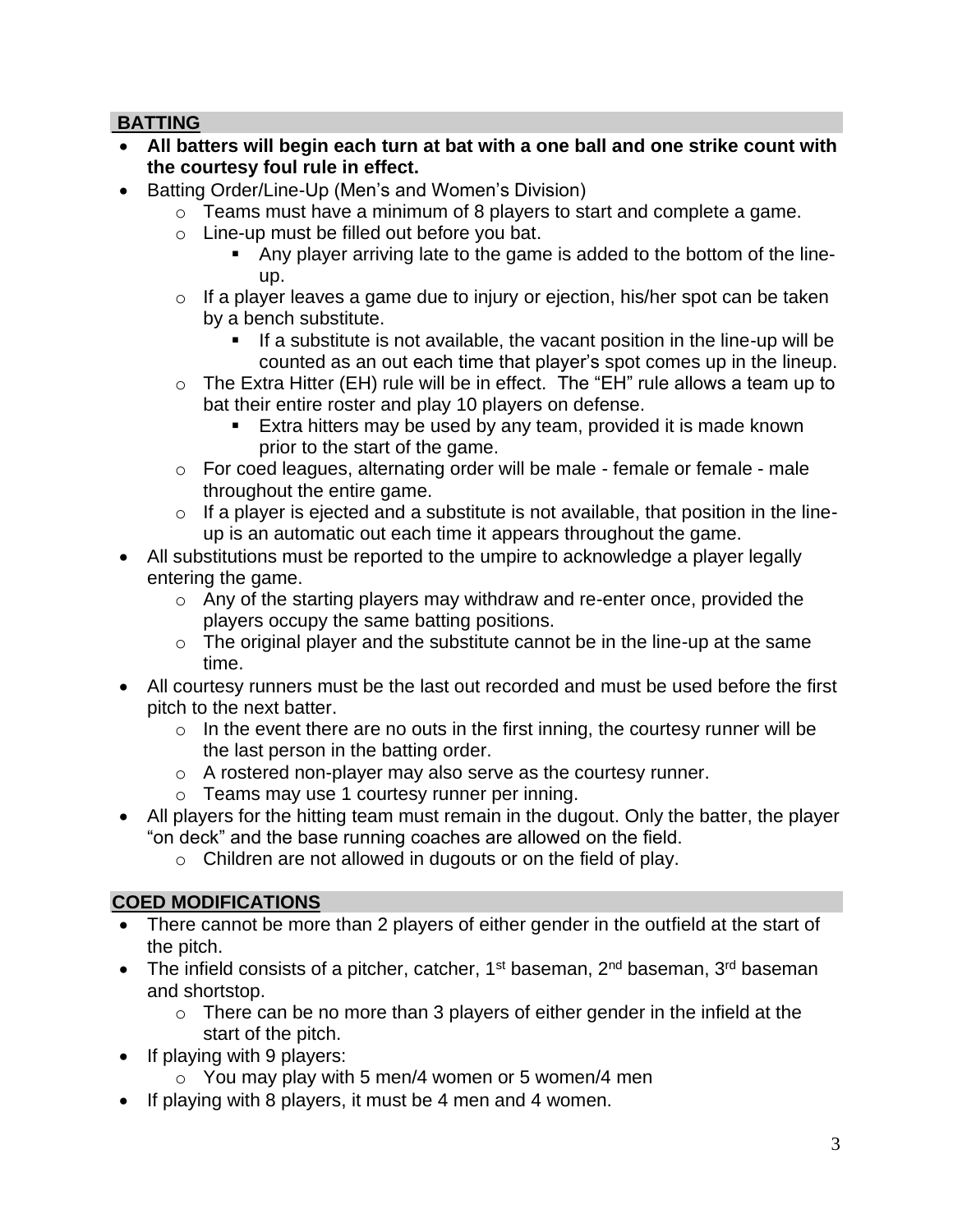- Teams may play with 6 men and 4 women with permission of the opposing coach.
- Teams may play with 6 women and 4 men. No permission is required.
- On a walk to a male hitter, intentional or not, he is automatically awarded second base.
	- o With less than 2 outs, the upcoming female hitter must hit (no exceptions).
	- o When there are 2 outs, the female hitter has the option of hitting or taking a base on balls.
- Coed teams may use 2 courtesy runners per inning, one male and one female
	- o A male runs for a male and a female runs for a female.

## **COMMUNICATION/GAME CANCELLATIONS**

- The City of Avondale Parks and Recreation Division reserves the right to adjust league format during the season.
	- o Unavoidable game cancellations due to rain, irrigation, or unforeseen circumstances beyond our control may not be rescheduled.
	- o Make-up games may be played on a night different than that of your league.
	- o Decisions on rain-out games can be obtained after 3:00pm by phoning the rain-out information hotline at 623-256-2299.
	- o Rain out information will also be available on www.quickscores.com/avondale
- It is the responsibility of each manager to maintain regular communication with the Recreation Programmer for rescheduling of games, tournament brackets, rulings, and standings.

# **PARTICIPANT CONDUCT/EJECTIONS**

- The field supervisors, Recreation Programmer and/or official have the authority to forfeit any game, eject players, coaches or fans **WITHOUT WARNING** for any conduct deemed unbecoming or detrimental to the game.
- ALL CAPTAINS ARE RESPONSIBLE FOR THE BEHAVIOR OF THEIR PLAYERS, ASSISTANTS, OR FANS IN ATTENDANCE.
- The players' *Code of Conduct* is strictly enforced and will govern incidents and occurrences.
- A player that has been ejected from a game, for any reason, will also receive a minimum of one-week suspension.
- Players that have been ejected must exit the facility and grounds immediately. Players are not allowed onto the facility until the completion of their suspension.
- If a player is ejected during tournament play, they will be suspended for the remainder of the tournament.
- All conduct matters will be presented to the Recreation Programmer for further consideration.
- Foul language will not be tolerated. Any participant assaulting an official or City employee will be automatically suspended for the current season and the incident may result in legal action.
- Threats to an official or City employee will result in multiple game suspensions. Comments such as "I will take care of you later" or "I'll meet you in the parking lot" will be considered as threats and will be taken seriously. All captains are responsible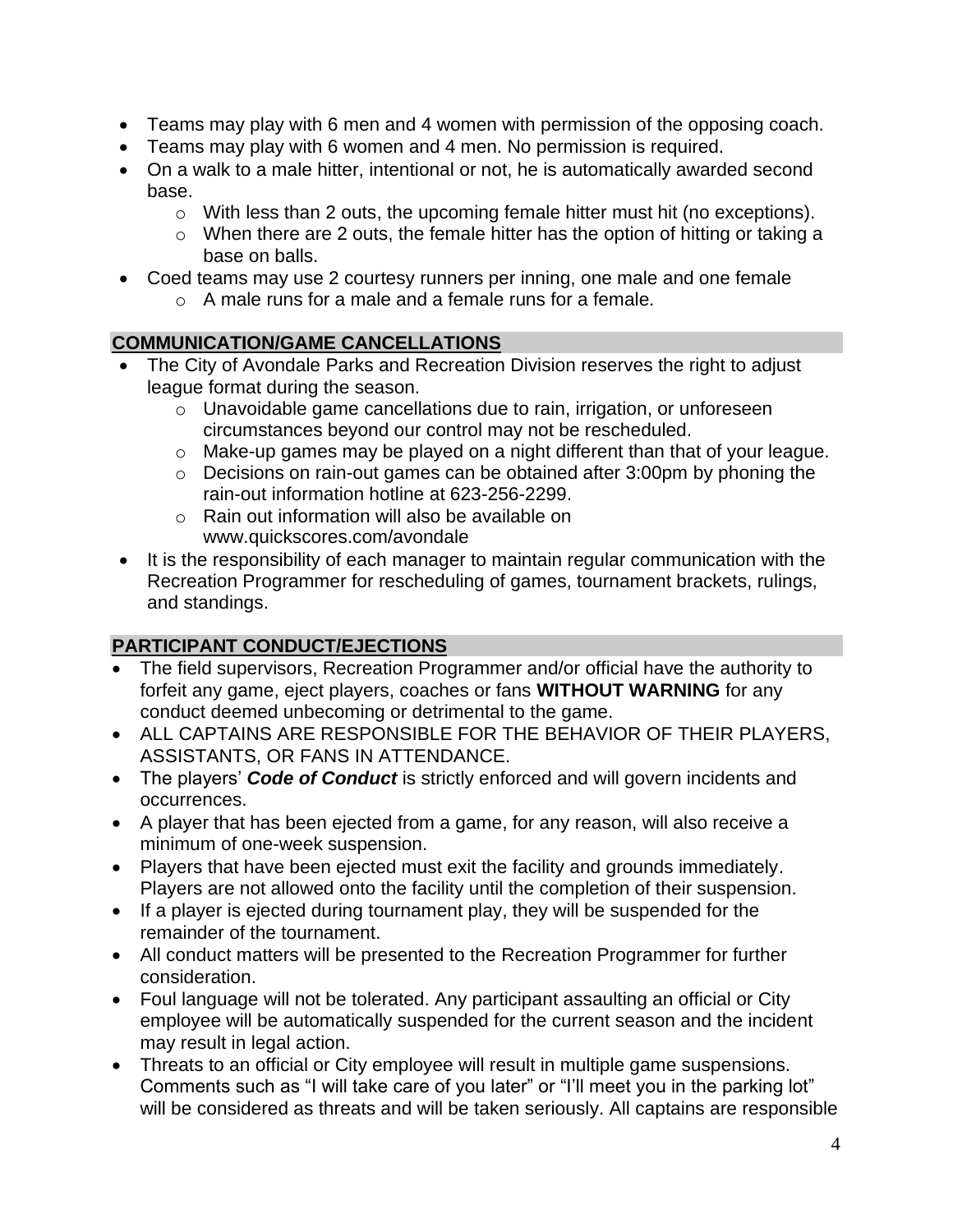for the behavior of any players, assistant coaches, or fans in attendance. The players' *Code of Conduct* is strictly enforced and will govern incidents and occurrences.

- *NOTE:* There is no arguing with the official over calls. There is no exception to this rule. Any player, coach or observer whose temper gets out of control over a judgment call, or who by vulgarity, intimidation or yelling confronts an official, will be warned or ejected. If warned and the infraction is repeated, the offending person can be dismissed from the game, asked to leave the park, and/or not be allowed to continue playing the remainder of the season, depending on the severity of the infraction.
- Some forms of unsportsmanlike conduct will warrant automatic ejection with no warnings given. Two reprimands or warnings to an individual or team for unsportsmanlike conduct will warrant automatic ejection of said player or team, or spectator from the premises. A third reprimand to any other player or spectator of said team will result in a forfeit.
- Once the behavior has been reviewed and all parties involved have submitted a written statement, a decision will be made as to any penalties or suspensions based on the infraction. This decision will be communicated in the form of a letter and/ or email and will be addressed to the coach of the given team and the individual.
- An appeal may be made by submitting a letter to the Recreation Programmer within one (1) week of notification. Appeals will be presented to the Avondale Parks and Recreation Board as required.

# **ELIGIBILITY OF PLAYERS**

- A team captain may request an eligibility check of any player during the first three innings of the game. An official will make a stoppage of time and the request must be made known to the field/league supervisor.
- A player is illegal/ineligible if:
	- $\circ$  The player does not have a valid ID in possession (on bench),
	- $\circ$  The player's name does not appear on the roster or drop/add forms,
	- o The player does not meet the age requirements, or
	- o The player appears on more than one roster on the same league/tournament night.
- Avondale Staff reserves the right to check player eligibility at any time.
- Teams may use up to one player from another team with permission of the opposing coach and recreation staff.

# PENALTY:

• The illegal/ineligible player is automatically ejected from the game and the team using the illegal/ineligible player forfeits the game. A second ejection for the same player during the season *may* result in a suspension for the remainder of the season. All decisions made by the field supervisor in this matter are final.

# **EQUIPMENT AND FIELD**

• The City of Avondale reserves the right to withhold or withdraw approval of any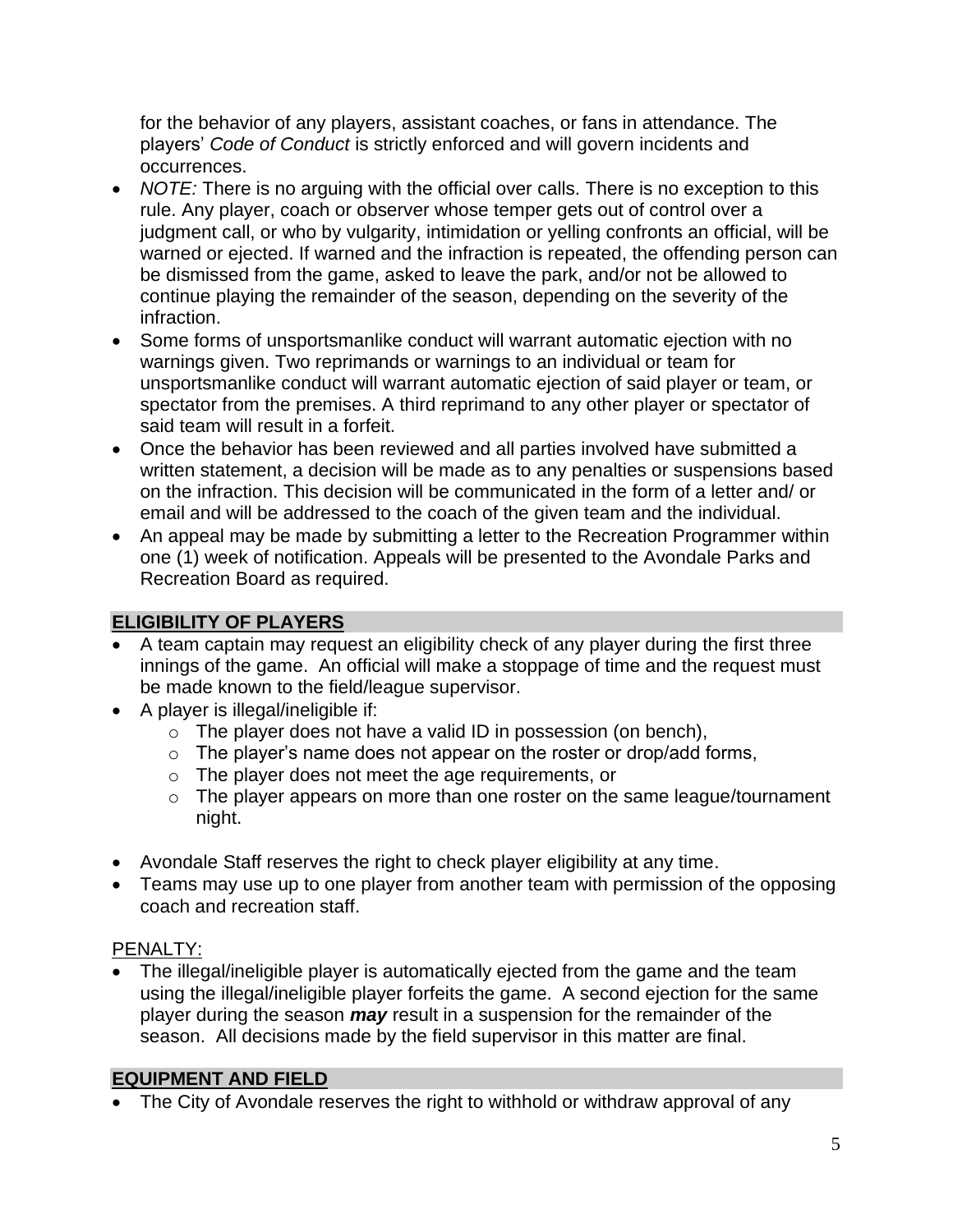equipment which significantly changes the character of the game, affects the safety of participants or spectators, or renders a player's performance more a product of his/her equipment than individual skill.

- *Only bats with the ASA softball or USA softball stamp will be allowed for play. Any use of an illegal bat results in player ejection.*
- Base distance for all leagues will be 70 feet.
- There will be no infield practice between or before games.
- Any player that deliberately throws a bat may be ejected from the game. In the case of an accidental bat throwing the umpire will issue a warning.
- Metal Cleats are not allowed during play.
- Music played in the dugout must only be audible to those inside the dugout. At any time, an umpire or league staff member can ask a team to turn the music down or turn it off. **Please play appropriate music.**
- **Captains and Players should not leave any litter in the dugout**. Please ask the fans of your team to clean up after themselves as well.

#### . **END OF GAMES**

- During the regular season, all games that end in a tie will remain a tie.
- In tournament play, the international tie-breaker rule will be used.
- Run Rule: All games will be called at the conclusion of:
	- $\circ$  5 innings (or 4  $\frac{1}{2}$  if the home team) is ahead by 10 runs.
	- $\circ$  4 innings (or 3  $\frac{1}{2}$  if the home team) is ahead by 15 runs.
	- $\circ$  3 innings (or 2  $\frac{1}{2}$  if the home team) is ahead by 20 runs.

# **GAME BALLS/BALL RETURN POLICY**

Game balls will be provided by the League. The size of the ball will be:<br>  $\circ$  Men's: 12 inch softball (52 cor. – 300 com.) Optic Yellow

- 12 inch softball (52 cor. 300 com.) Optic Yellow
- o Women's: 11 inch softball (44 cor. 375 com.) Optic Yellow

# **GAME TIME/FORFEIT TIME**

- There will be a ten (10) minute grace period for a team's first scheduled game of the night only. Those ten (10) minutes are part of the official game time. The umpire's time will be the official time for determining forfeits/game time, however the league supervisor has the final say. If the team that has enough players still wants to play after that ten (10) minute grace period is over then the game can still be played, but time has begun at the designated start time.
- Three forfeits or no shows may cause a team to be dropped from the league.
- There will be no new innings after 55 minutes of play.

# **FORFEITS**

- Any team that forfeits a game (no call or no show) for any reason will incur a \$25 fee that must be paid prior to playing their next scheduled night of games.
- Any team that forfeits a game due to violation of the code of conduct will incur a \$25 fee that must be paid prior to playing their next scheduled night of games.
- The score of a forfeited game shall be seven (7) to zero (0).
- No Refunds for games that are a forfeit a head of time.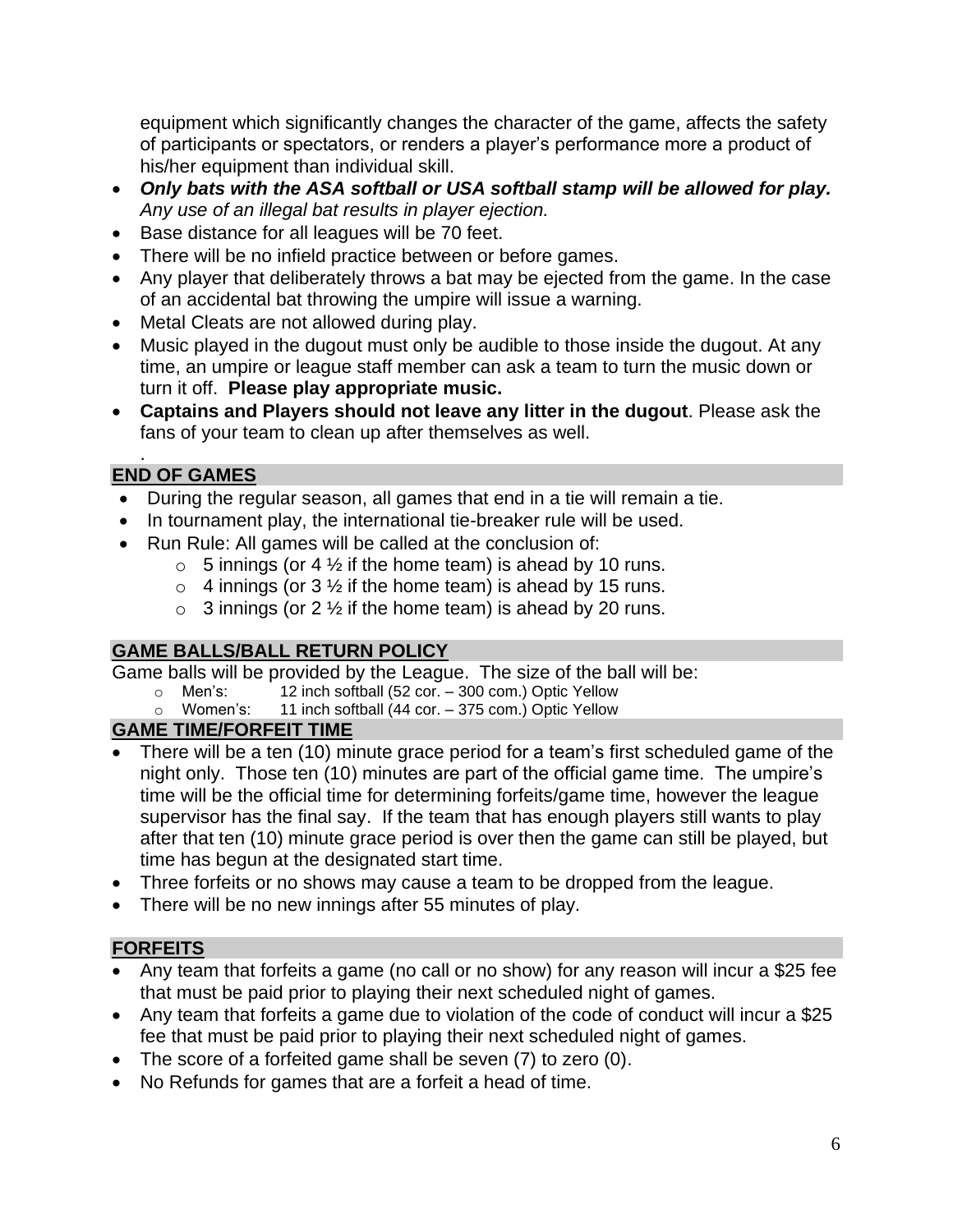## **HOME RUNS**

• Each team is allowed three (3) over the fence homeruns per game. Homeruns after the limit are considered outs.

## **LEAGUE STANDINGS**

- Standings will be available at www.quickscores.com/avondale and will be updated the following business day.
- All teams will be seeded for the tournament, based on their regular season record. In the event of identical records, the following tie breaker system will be in effect:
	- o 1st tie breaker: Head to Head records
	- o 2nd tie breaker: Scoring differential between head to head
	- $\circ$  3<sup>rd</sup> tie breaker: Runs scored throughout the season
	- $\circ$  Any team that has forfeited a game to any team they are tied with will automatically take the lowest ranking.

## **PITCHING & HITTING**

- The pitcher must come to a complete stop in the pitching area before delivering the pitch to the plate.
- Pitcher must have one foot touching the pitching rubber.
- The pitch must be delivered with perceptible arc and reach a minimum of six (6) feet and a maximum of twelve (12) feet from the ground.
- The pitcher's plate will be placed at 53 feet.
- Any batted ball that passes in a vertical plane through the pitching area, but no more than 2 feet above the pitcher's head, is considered a dead ball with the batter declared out and runners return to the last occupied base.
	- $\circ$  This rule applies whether the pitcher touches the ball or not and is still in effect if the pitcher leaves the pitching area.
	- o Rule is in effect for both Men's and Coed divisions.

# **PROTESTS/UMPIRE EVALUATION**

- During League Play:
	- o All protests/complaints shall be made by a team captain.
	- o Only misinterpretations of the rules or player eligibility may be protested. ■ Official's judgment decisions cannot be protested.
	- $\circ$  The team captain must call time and bring the protest to the official. The official and field supervisor will confer to make a decision.
	- o All decisions are final.
	- $\circ$  The captain has the option of playing the game out under protest.
		- **•** This decision must be told to the site supervisor before play resumes.
	- o Any protest regarding the score of the game must be made immediately. You may check in with the official about what the score is after every inning but you will not be able to protest a score once the new inning is started.
- During Tournament Play:
	- o All protests will be resolved immediately by the Recreation Programmer or field staff and Official before play resumes.